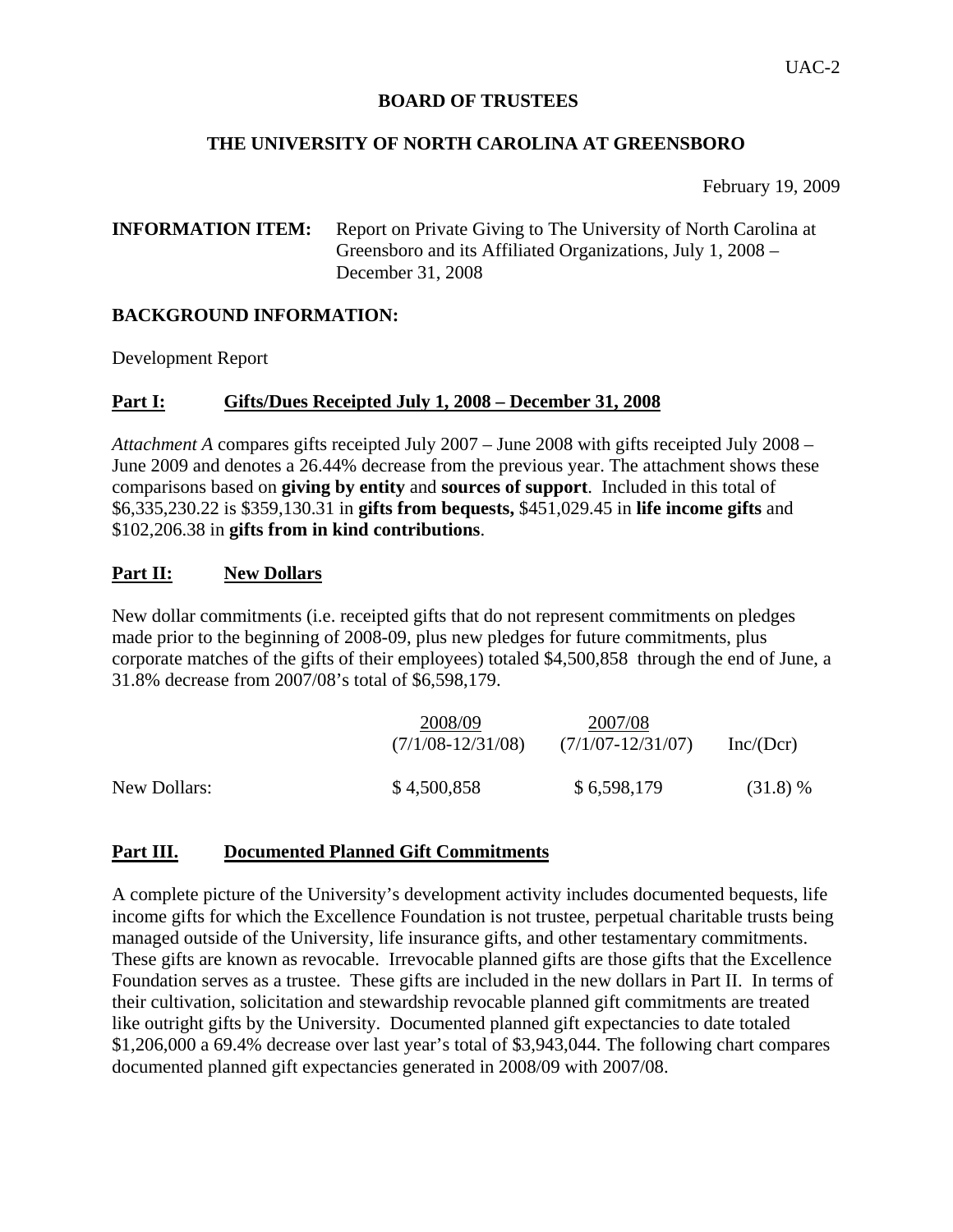| 2008/09                                           | 2007/08 |  |
|---------------------------------------------------|---------|--|
| $(7/1/08-12/31/08)$ $(7/1/07-12/31/07)$ Inc/(Dcr) |         |  |

| Documented Planned Gifts: | \$1,206,000 | \$3,943,044 | (69.4) % |
|---------------------------|-------------|-------------|----------|
|---------------------------|-------------|-------------|----------|

#### **Part IV. Combined New Dollars and New Deferred Commitments**

Parts I, II and III of this summary report on current and deferred giving to the University. Part IV combines new dollars with deferred gift dollars to give an overarching view of the productivity of the Development Office through 12/31/08:

|                             | 2008/09               | 2007/08                         |            |
|-----------------------------|-----------------------|---------------------------------|------------|
|                             | $(7/1/08 - 12/31/08)$ | $(7/1/07 - 12/31/07)$ Inc/(Dcr) |            |
| New Dollars <sup>*</sup> :  | \$4,500,858           | \$6,598,179                     | (31.8) %   |
| New Deferred Commitments**: | \$1,206,000           | \$3,943,044                     | $(69.4)$ % |
|                             | \$5,706,858           | \$10,541,223                    | (45.9) %   |

\*New dollars = (gifts receipted in  $2008/09$ ) + (pledges for future commitments) + (corporate matching gifts) – (payments made in 2007/08 on pledges made in prior years)

\*\*Deferred commitments are counted at present value.

## **Part V. New Endowed Accounts**

New endowed accounts established in the UNCG Excellence Foundation, Human Environmental Sciences Foundation and UNCG between July 1, 2008 and December 31, 2008 include:

Mary Motsinger Evans Scholarship Fund Finance Student Award Fund Amy Myers Rudd Scholarship Fund Joan Foster and Peter Allan Communications Fellows Program Fund Blanche Rigsby Shore Scholarship in Nursing Nita Parker Brogdon Scholarship Fund Diane Griffin Chemistry Scholarship Fund Constance Childers Graduate Scholarship in Library and Information Studies Phil and Peggy Link Art Fund Maria Eulalia Donoso Conde International Student Scholarship Doug Hamilton Athletic Scholarship Fund Greek Leadership Endowment Fund Sandra D. Reed Merit Scholarship in Nursing Temple Family Fund Cynthia Fowler Barnes Scholarship in Business ARC of Greensboro Special Education Scholarship Endowed Fund Dilys Bass Stowell Scholarship in the College of Arts & Sciences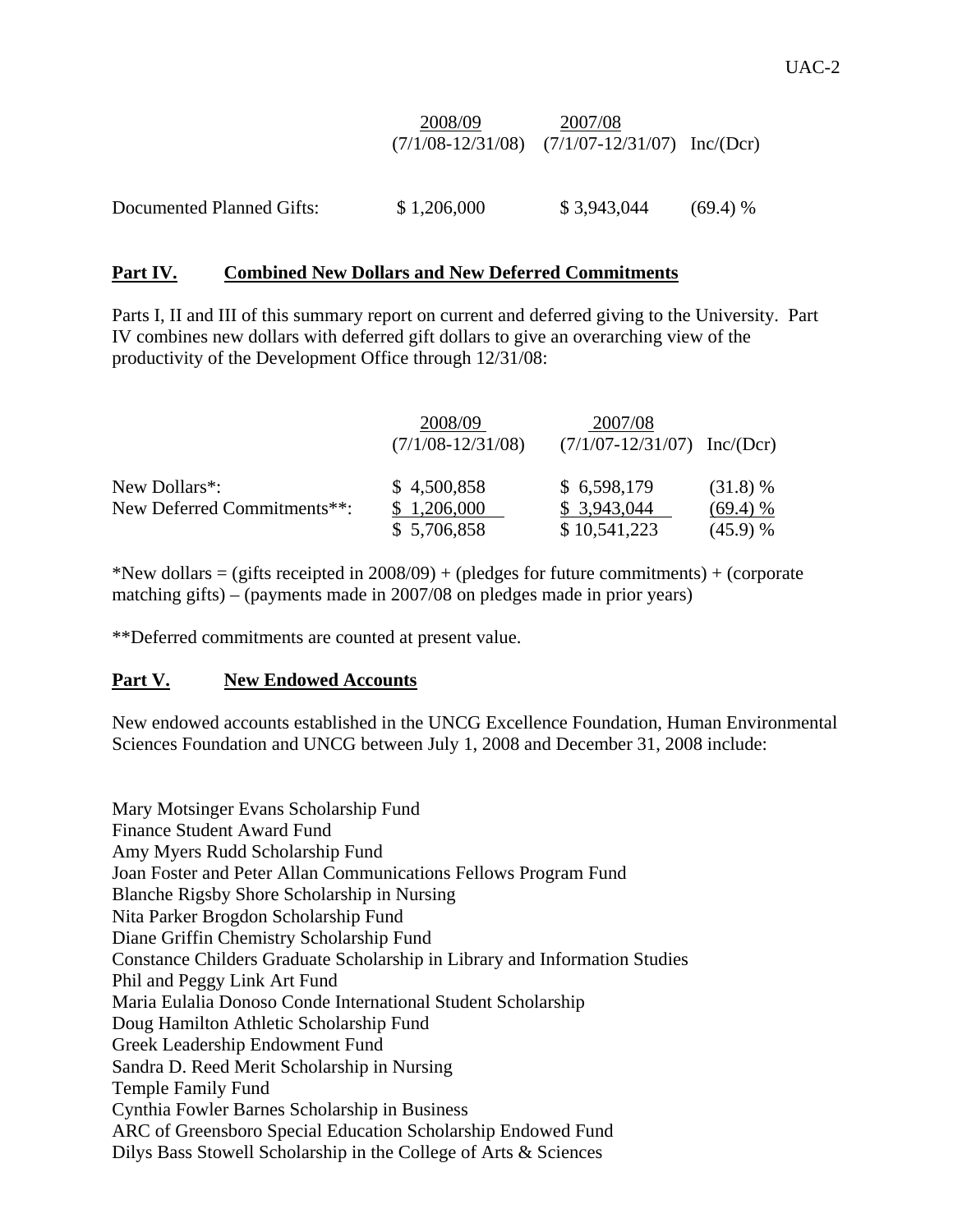John Rothkopf Scholarship in Hospitality Management Barbara Reynolds Todd Scholarship Kristina Larson Graduate Dance Fund Tom and Marilou May Scholarship Fund

# **Part VI: Outstanding Pledges**

As of12/31/08 balances on outstanding pledges totaled \$8,071,358. This total excludes pledges to the Annual Fund.